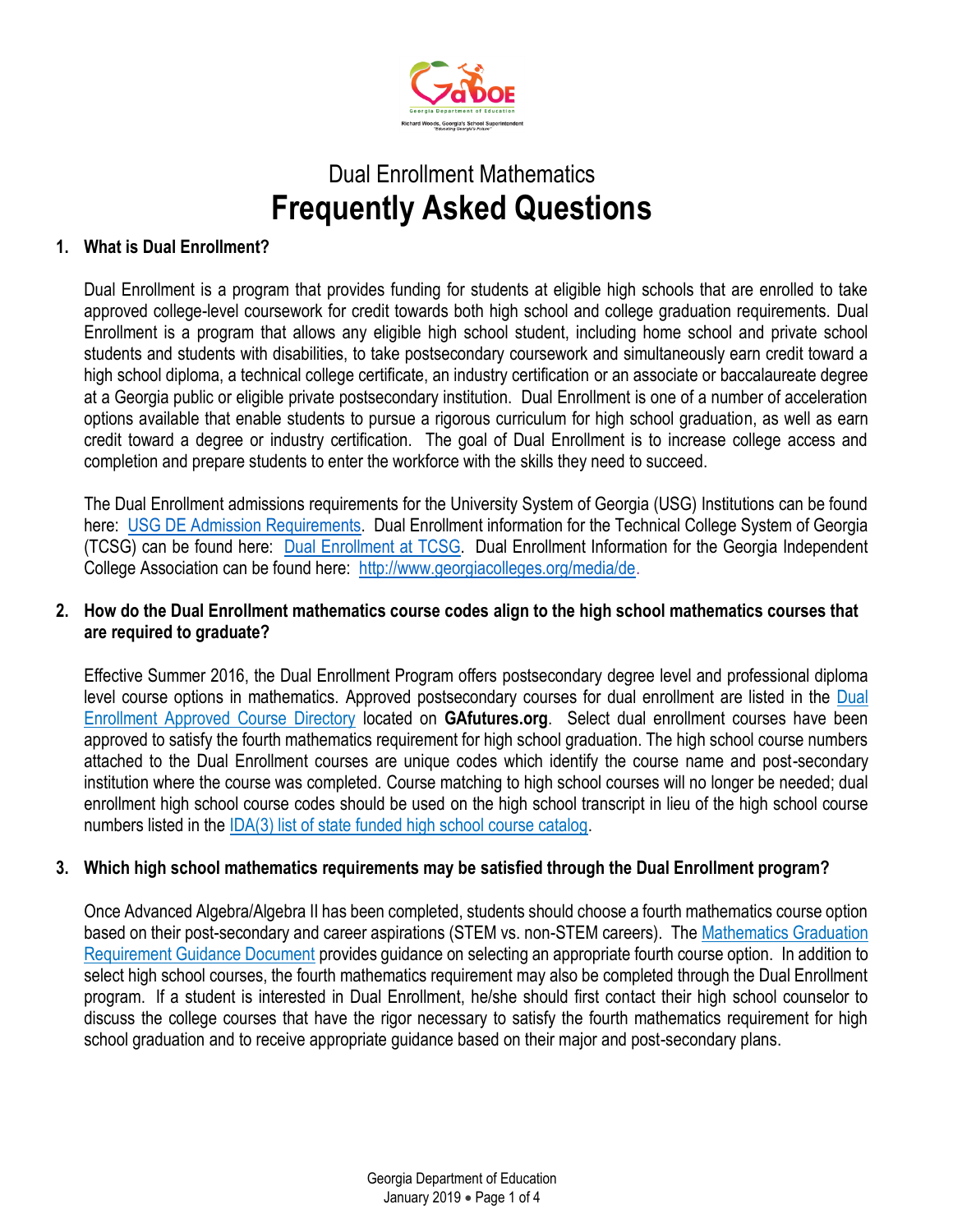

# **4. Which college mathematics courses may be taken through the Dual Enrollment program?**

Only those mathematics courses that appear in the [Dual Enrollment Approved Course Directory](https://apps.gsfc.org/securenextgen/dsp_accel_course_listings.cfm) found on the GAfutures website may be taken through Dual Enrollment. Post-secondary institutions will assist with college-level Dual Enrollment course descriptions. All students must meet postsecondary admissions and course prerequisite requirements. While it may vary by college, test scores may be used to determine the appropriate placement. In some cases, this may be the same test scores used for admissions, but some colleges may require students to take a separate placement test. In addition, some college courses require the successful completion of a prerequisite college course or courses. Finally, since some college courses may be designed for students in specific majors, the college may consider a Dual Enrollment student's academic goals when determining appropriate placement. Additional guidance can also be found in the [GSFC FAQs.](https://www.gafutures.org/media/187685/dual-enrollment-schools-faqs-07-18-18-final.pdf)

## **5. What should be listed on a student's transcript when they enroll in and successfully complete an approved Dual Enrollment mathematics course?**

The student's high school transcript must be an accurate record of the courses actually taken through the Dual Enrollment program. High school counselors are not expected to match high school course names with college courses since Dual Enrollment mathematics courses have unique course codes and authentic course titles. The Dual Enrollment course listed on the student's record should match the course name and code found in the [Dual Enrollment](https://apps.gsfc.org/securenextgen/dsp_accel_course_listings.cfm)  [Approved Course Directory](https://apps.gsfc.org/securenextgen/dsp_accel_course_listings.cfm) located on **GAfutures.org**. It is important for the student's academic record to be an accurate reflection of the courses actually completed by students.

## **6. Are Dual Enrollment courses awarded core or elective credit?**

Approved Dual Enrollment mathematics courses can meet mathematics requirements for graduation once the student has completed Algebra II/Advanced Algebra. Some Dual Enrollment courses are awarded core mathematics credit whereas some courses are awarded mathematics elective credit. Courses that include content beyond Algebra II/Advanced Algebra may be used to meet the fourth core mathematics requirement for graduation.

## **7. Will students pursuing the High School Postsecondary Graduation Opportunity per the 2015 Senate Bill 2 be required to have more than two high school core mathematics credits?**

Mathematics courses may be embedded in a postsecondary program or major as a required course. The [O.C.G.A. 20-2-149.2](http://www.legis.ga.gov/Legislation/20152016/152455.pdf) (2015 Senate Bill 2) states that a local board of education may award a high school diploma to a student enrolled in coursework at a post-secondary institution if the following criteria are met:

- a. Student has completed at least the following state required ninth and tenth grade level high school courses: two English courses, two mathematics courses, two science courses, two social studies courses, and one health and physical education course; and any state required tests associated with any such courses;
- b. Student has received a score of admission acceptable on the readiness assessment required by the postsecondary institution; and
- c. Student has completed: (i) an associate degree program; (ii) a technical college diploma program and all postsecondary academic education and technical education and training prerequisites for any state, national, or industry occupational certifications or licenses required to work in the field; or (iii) at least two technical college certificate of credit programs in one specific career pathway and all postsecondary academic education and technical education and training prerequisites for any state, national, or industry occupational certifications or licenses required to work in the field as determined by the Technical College System of Georgia.

\*Also, see State Board of Education Rule 160-4-2-.34 DUAL ENROLLMENT - MOVE ON WHEN READY. <http://www.gadoe.org/External-Affairs-and-Policy/State-Board-of-Education/SBOE%20Rules/160-4-2-.34.pdf>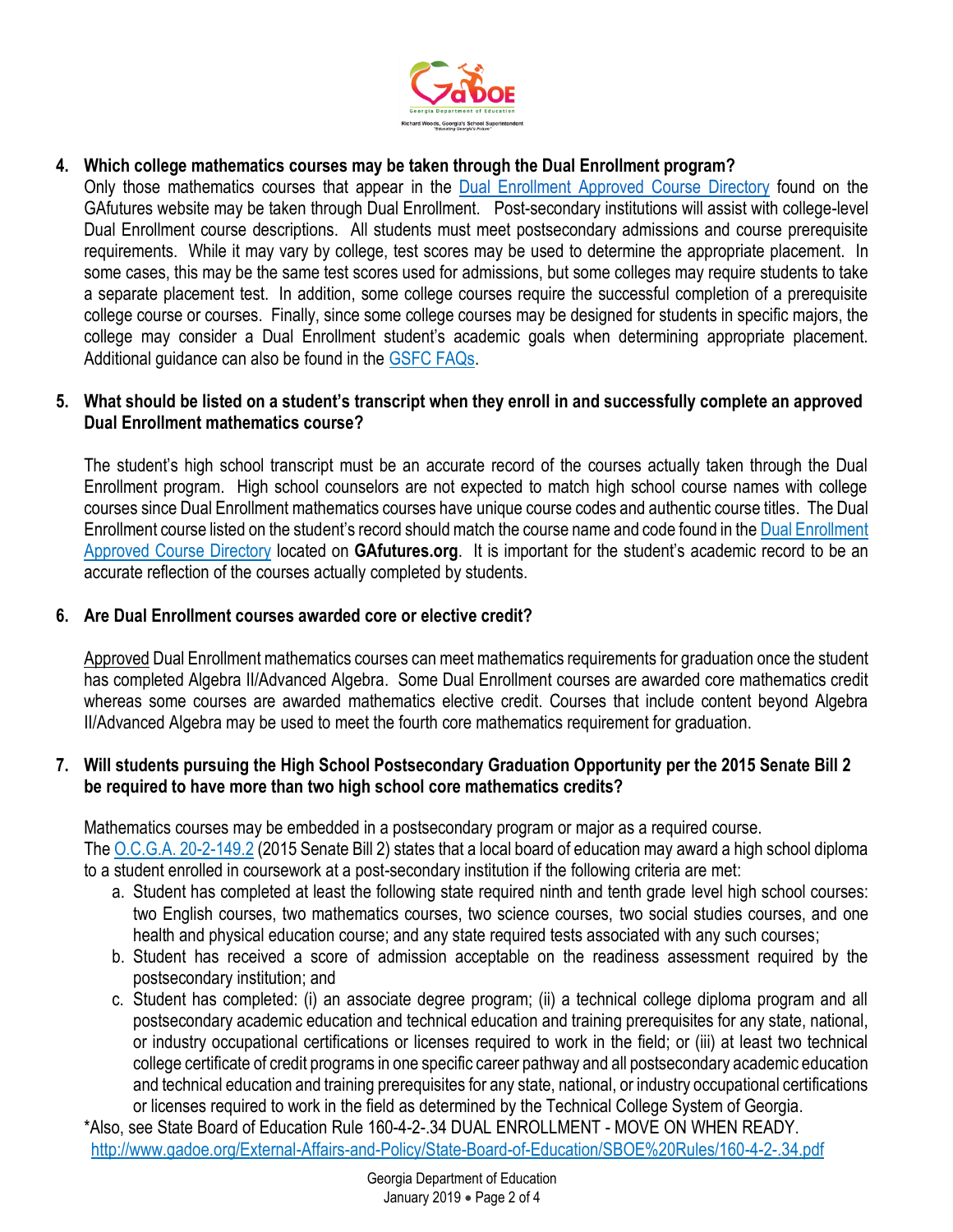

## **8. Can diploma-level mathematics courses at TCSG institutions be used for a required core mathematics credit for high school?**

No. Diploma-level courses may be awarded mathematics elective credit; however, the TCSG diploma-level courses will not meet high school mathematics graduation requirements.

## **9. How will the Dual Enrollment program impact students relative to NCAA eligibility?**

NCAA requires students to complete 16 core courses, including three years of mathematics (Algebra 1 or higher). Students who earn mathematics core credits in the three courses required by the [Georgia Graduation Rule,](http://www.gadoe.org/External-Affairs-and-Policy/State-Board-of-Education/SBOE%20Rules/160-4-2-.48.pdf) Algebra I or Coordinate Algebra, Geometry or Analytic Geometry, and Algebra II or Advanced Algebra, for a total of three core credits, will meet [eligibility requirements for NCAA.](http://www.ncaa.org/student-athletes/play-division-i-sports) To earn a high school diploma in Georgia, students need to earn core credit in four mathematics courses for graduation. Courses completed through the Dual Enrollment program that go beyond Algebra II/Advanced Algebra to satisfy the student's fourth mathematics graduation requirement may also satisfy requirements for NCAA eligibility.

#### **10. Since Algebra II/Advanced Algebra must be completed at the high school, is it unlikely that juniors are able to participate in Dual Enrollment full-time?**

No. Some juniors will be eligible to take college level mathematics coursework. Talented mathematics students are often provided the opportunity to begin high school mathematics coursework in middle school in an accelerated or advanced sequence or in ninth grade in an accelerated level sequence. Students also have the option of completing Georgia Virtual courses for acceleration. These students will have completed Algebra II/Advanced Algebra prior to their eleventh-grade year in high school and will, therefore, be prepared for college level Dual Enrollment mathematics coursework at that time.

## **11. Would students on an accelerated math sequence be eligible for Dual Enrollment mathematics courses in their junior year?**

Yes. Students enrolled in an accelerated sequence of mathematics courses who begin high school coursework in middle school may be eligible for Dual Enrollment mathematics courses in either 10th or 11th grade, depending upon their course sequence; those who begin accelerated high school coursework in 9th grade are eligible in the 11th grade once they have completed Advanced Algebra/Algebra II. All students must meet postsecondary admissions and course prerequisite requirements.

#### **12. Is it accurate to conclude that all high school students must take Algebra I or Coordinate Algebra, Geometry or Analytic Geometry and Algebra II or Advanced Algebra (or the equivalents) and that only the fourth mathematics credit can be earned at the post-secondary institution?**

This is accurate for the majority of students, but not all. Students who enter high school having completed high school mathematics course(s) without the credit showing on the high school transcript and proceed to earn credit for Algebra II or Advanced Algebra (or its equivalent) early in their high school career can continue their acceleration into college/university by earning more than the fourth mathematics credit at the post-secondary institution. In general, students can fulfill mathematics requirements through the Dual Enrollment Program after receiving credit for Algebra II or Advanced Algebra. However, when students complete high school mathematics courses prior to ninth grade or through acceleration options, they may begin to take mathematics courses through the Dual Enrollment program earlier, which would allow them to earn several core mathematics credits at the postsecondary institution. Also, eligible students pursuing the High School Postsecondary Graduation Opportunity associated with the [O.C.G.A. 20-](http://www.legis.ga.gov/Legislation/20152016/152455.pdf) [2-149.2](http://www.legis.ga.gov/Legislation/20152016/152455.pdf) (2015 Senate Bill 2) and State Board of Education [Rule 160-4-2-.34](http://www.gadoe.org/External-Affairs-and-Policy/State-Board-of-Education/SBOE%20Rules/160-4-2-.34.pdf) DUAL ENROLLMENT - MOVE ON WHEN READY may meet specific criteria to satisfy graduation requirements. Students may choose to enroll in Dual Enrollment mathematics courses for **elective** credit, as well.